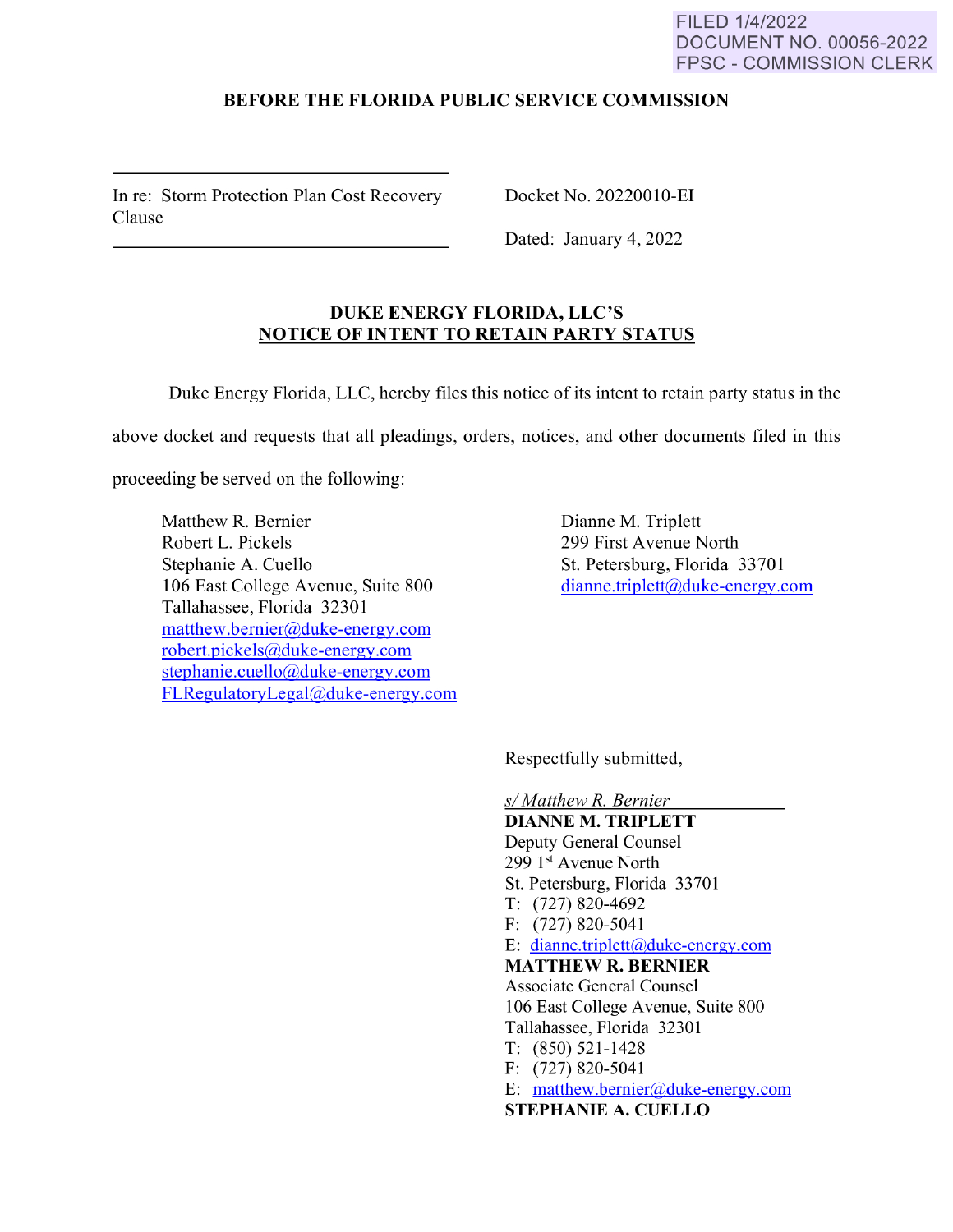Senior Counsel 106 East College Avenue Suite 800 Tallahassee, Florida 32301 T: (850) 521-1425 F: (727) 820-5041 E: stephanie.cuello@duke-energy.com FLRegulatoryLegal@duke-energy.com

Attorneys for Duke Energy Florida, LLC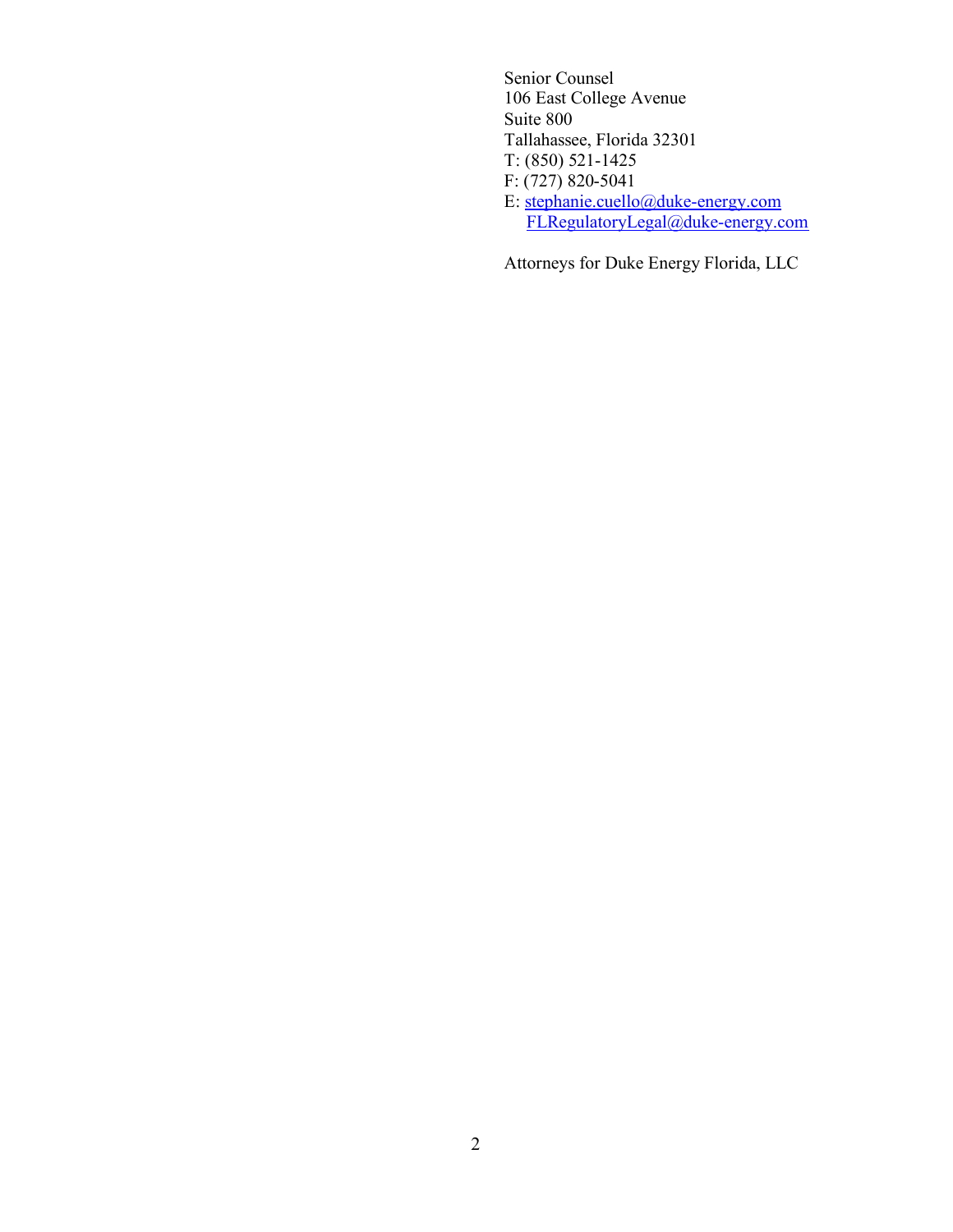## **CERTIFICATE OF SERVICE**

Docket No. 20220010-EI

I HEREBY CERTIFY that a true and correct copy of the foregoing has been furnished via email this 4th day of January, 2022 to all parties of record as indicated below.

| s/Matthew R. Bernier                        |                                          |
|---------------------------------------------|------------------------------------------|
|                                             | Attorney                                 |
| J. Crawford/M. DuVal/S. Stiller/S. Osborn   | Charles Rehwinkel / Richard Gentry       |
| Office of General Counsel                   | Office of Public Counsel                 |
| FL Public Service Commission                | c/o The Florida Legislature              |
| 2540 Shumard Oak Blvd.                      | 111 W. Madison St., Room 812             |
| Tallahassee, FL 32399-0850                  | Tallahassee, FL 32399-1400               |
| $jcrawfor(a)$ psc.state.fl.us               | rehwinkel.charles@leg.state.fl.us        |
| mduval@psc.state.fl.us                      | gentry.richard@leg.state.fl.us           |
| sstiller@psc.state.fl.us                    |                                          |
| sosborn@psc.state.fl.us                     | Paula K. Brown                           |
|                                             | Tampa Electric Company                   |
| Kenneth Hoffman / Mark Bubriski             | <b>Regulatory Affairs</b>                |
| Florida Power & Light                       | P.O. Box 11                              |
| 134 West Jefferson St.                      | Tampa, FL 33601-0111                     |
| Tallahassee, FL 32301-1713                  | regdept@tecoenergy.com                   |
| $k$ en.hoffman@fpl.com                      |                                          |
| mark.bubriski@nexteraenergy.com             | J. Wahlen / M. Means                     |
|                                             | Ausley McMullen                          |
| Jason A. Higginbotham/Christopher T. Wright | P.O. Box 391                             |
| Florida Power & Light                       | Tallahassee, FL 32302                    |
| 700 Universe Boulevard (JB/LAW)             | jwahlen@ausley.com                       |
| Juno Beach FL 33408-0420                    | mmeans@ausley.com                        |
| $(561) 691 - 7144$                          |                                          |
| $(561) 691 - 7135$                          | Mike Cassel                              |
| jason.higginbotham@fpl.com                  | <b>FPUC</b>                              |
| christopher.wright@fpl.com                  | 208 Wildlight Ave.                       |
|                                             | Yulee, FL 32097                          |
| <b>Russell Badders</b>                      | meassel@fpuc.com                         |
| <b>Gulf Power Company</b>                   |                                          |
| One Energy Place<br>Pensacola, FL 32520     | Jon Moyle / Karen Putnal<br><b>FIPUG</b> |
| russell.badders@nexteraenergy.com           | Moyle Law Firm                           |
|                                             | 118 North Gadsden St.                    |
| James W. Brew / Laura W. Baker              | Tallahassee, FL 32301                    |
| White Springs DBA PCS Phosphate             | jmoyle@moylelaw.com                      |
| Stone Mattheis Xenopoulos & Brew, PC        | kputnal@moylelaw.com                     |
| 1025 Thomas Jefferson Street, N.W.          | mqualls@movlelaw.com                     |
| Suite 800 West                              |                                          |
| Washington, DC 20007-5201                   | Stephanie U. Eaton                       |
| jbrew@smxblaw.com                           | Walmart                                  |
| lwb@smxblaw.com                             | Spilman, Thomas & Battle, PLLC           |
|                                             | 110 Oakwood Drive, Suite 500             |
| Barry A Naum                                | Winston-Salem, NC 27103                  |
| Walmart                                     | $\text{seaton}(a)$ spilmanlaw.com        |
| Spilman, Thomas & Battle, PLLC              |                                          |